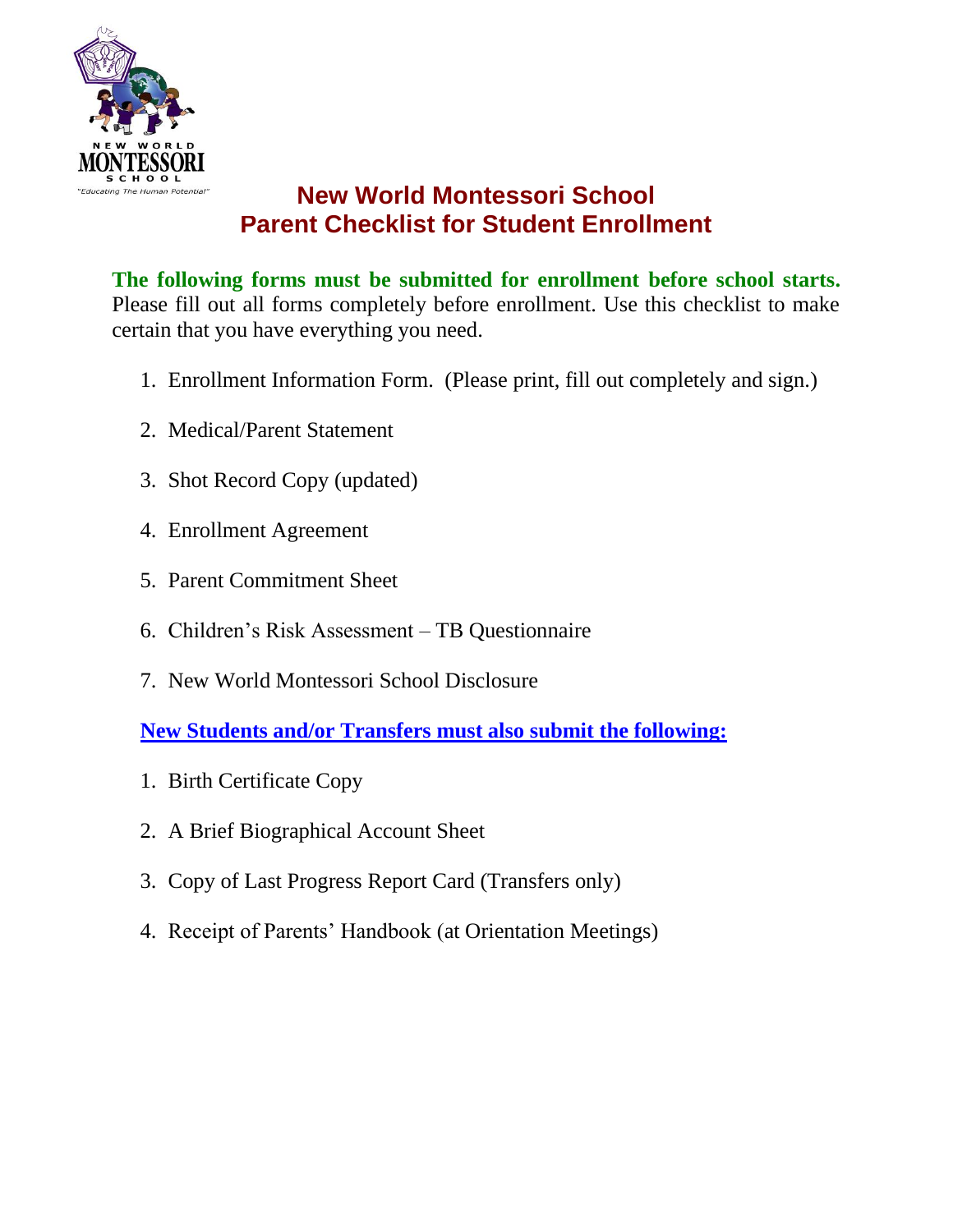| <b>New World Montessori School</b><br>3510 N. Yarbrough<br><b>El Paso TX. 79925</b><br>Tel: (915) 593-8091 Fax: (915) 593-8268<br>Email: n.montessori@sbcglobal.net<br><b>Enrollment Information</b> |                                                                                                               |                                                                                                                              |  |
|------------------------------------------------------------------------------------------------------------------------------------------------------------------------------------------------------|---------------------------------------------------------------------------------------------------------------|------------------------------------------------------------------------------------------------------------------------------|--|
|                                                                                                                                                                                                      |                                                                                                               | <b>STUDENT</b>                                                                                                               |  |
| Last Name:                                                                                                                                                                                           | First:                                                                                                        | Middle:                                                                                                                      |  |
| Male:                                                                                                                                                                                                | Female:                                                                                                       | Birth date:<br><b>Months</b><br>Age: Years                                                                                   |  |
| Place of birth:                                                                                                                                                                                      |                                                                                                               | <b>Social Security Number:</b>                                                                                               |  |
|                                                                                                                                                                                                      |                                                                                                               | <b>Previous School Experience:</b>                                                                                           |  |
| Name of School:                                                                                                                                                                                      |                                                                                                               | Duration:                                                                                                                    |  |
| Name of School:                                                                                                                                                                                      |                                                                                                               | Duration:                                                                                                                    |  |
| <b>Mother/Guardian</b>                                                                                                                                                                               |                                                                                                               | <b>Father/Guardian</b>                                                                                                       |  |
| Mother's name:                                                                                                                                                                                       |                                                                                                               | Father's name                                                                                                                |  |
| Marital status:                                                                                                                                                                                      | <b>SS#:</b>                                                                                                   | <b>SS#:</b><br><b>Marital status</b>                                                                                         |  |
| Home address:                                                                                                                                                                                        |                                                                                                               | Home address                                                                                                                 |  |
|                                                                                                                                                                                                      | zip code:                                                                                                     | zip code:<br>Home phone:                                                                                                     |  |
| Home phone:<br>e-mail:                                                                                                                                                                               |                                                                                                               | e-mail:                                                                                                                      |  |
|                                                                                                                                                                                                      |                                                                                                               |                                                                                                                              |  |
| Occupation:                                                                                                                                                                                          |                                                                                                               | Occupation:                                                                                                                  |  |
| <b>Business address:</b>                                                                                                                                                                             | zip code:                                                                                                     | <b>Business address:</b><br>zip code:                                                                                        |  |
| <b>Business Phone:</b>                                                                                                                                                                               |                                                                                                               | <b>Business Phone:</b>                                                                                                       |  |
| <b>Student's siblings: (names)</b>                                                                                                                                                                   | (ages)                                                                                                        | <b>Student's grandparents: (names)</b>                                                                                       |  |
|                                                                                                                                                                                                      |                                                                                                               |                                                                                                                              |  |
|                                                                                                                                                                                                      |                                                                                                               |                                                                                                                              |  |
| <b>Session Attending:</b>                                                                                                                                                                            | Young Children's Community:<br>Half Day<br>Full Day<br><b>Children's House:</b><br>Half Day<br>Full Day       | $8:30 - 11:30$<br>$8:30 - 3:00$<br>$8:30 - 11:30$<br>$8:30 - 3:00$                                                           |  |
| <b>Child Care:</b>                                                                                                                                                                                   | Extended Day (5 yr. olds)<br><b>Lower Elementary</b><br><b>Upper Elementary</b><br>Early Bird<br>After School | $8:30 - 3:00$<br>$8:30 - 3:15$<br>$8:30 - 3:15$<br>$7:00 - 8:00$<br>$3:00 -$<br>4:00<br>$4:00 -$<br>5:00<br>$5:00 -$<br>6:00 |  |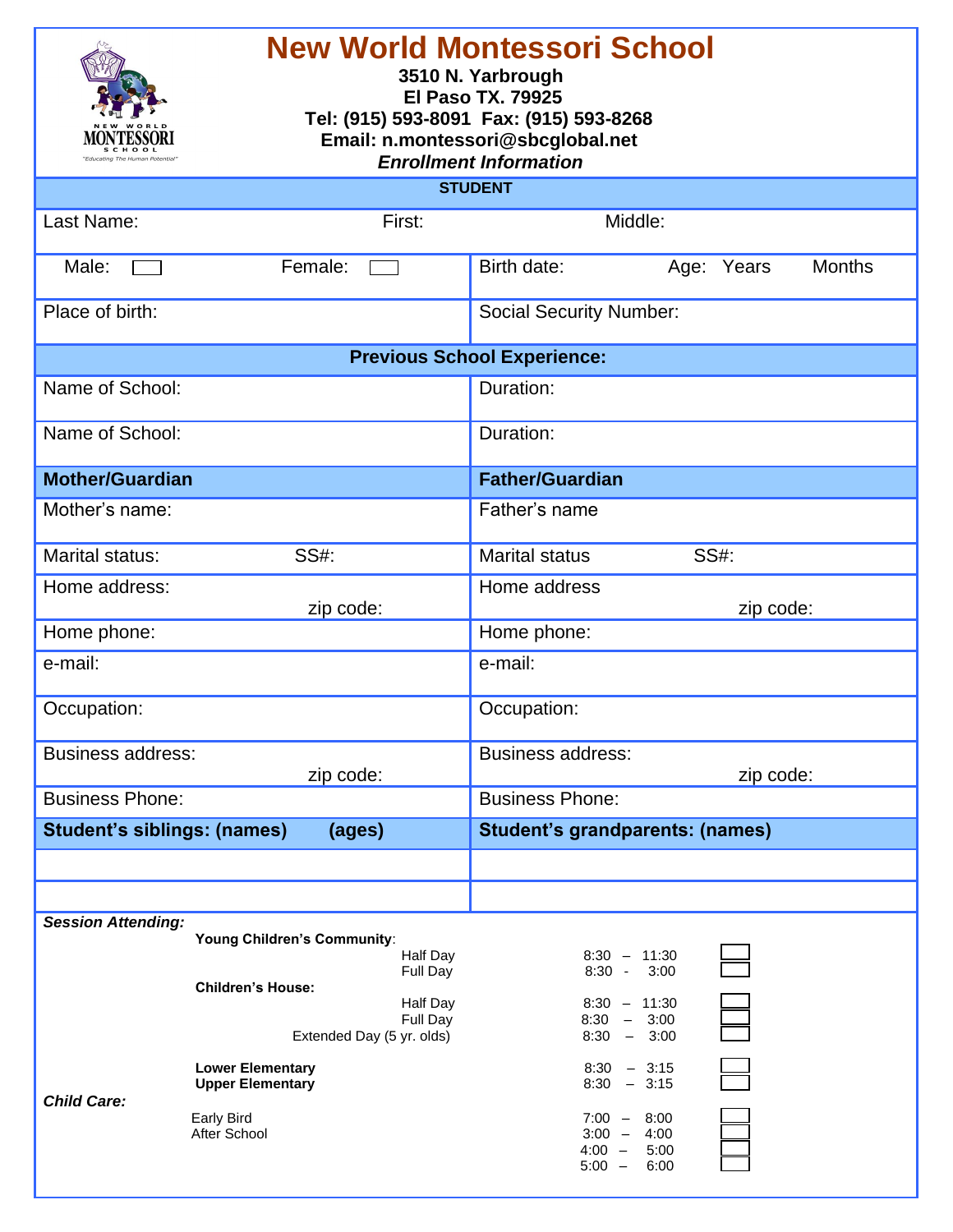|                                                                                                                                                                                                                                |                                                                                                                                                                                                                               | <b>PERMISSION FOR FIELD TRIPS AND PHOTOS</b>                                                                                                                                                                                                                                                           |                                                                                                                                                                                                                                                                                        |
|--------------------------------------------------------------------------------------------------------------------------------------------------------------------------------------------------------------------------------|-------------------------------------------------------------------------------------------------------------------------------------------------------------------------------------------------------------------------------|--------------------------------------------------------------------------------------------------------------------------------------------------------------------------------------------------------------------------------------------------------------------------------------------------------|----------------------------------------------------------------------------------------------------------------------------------------------------------------------------------------------------------------------------------------------------------------------------------------|
| I hereby give ()                                                                                                                                                                                                               |                                                                                                                                                                                                                               | do not give () my consent for my child to participate in field trips.                                                                                                                                                                                                                                  |                                                                                                                                                                                                                                                                                        |
| Parent comments:                                                                                                                                                                                                               |                                                                                                                                                                                                                               | ) my child may participate in field trips that involve water sports.<br>) my child may NOT participate in field trips that involve water sports.<br>) my child may be transported by the school personnel to field trips.<br>) my child may NOT be transported by the school personnel to field trips. |                                                                                                                                                                                                                                                                                        |
|                                                                                                                                                                                                                                |                                                                                                                                                                                                                               | Yearbook, web site, memories, graduation show, and advertising.                                                                                                                                                                                                                                        | By signing this form I authorize New World Montessori School to take photos and video images of my child during school activities for the                                                                                                                                              |
|                                                                                                                                                                                                                                |                                                                                                                                                                                                                               | Signature of Parent or Legal Guardian                                                                                                                                                                                                                                                                  |                                                                                                                                                                                                                                                                                        |
|                                                                                                                                                                                                                                |                                                                                                                                                                                                                               | <b>AUTHORIZATION FOR EMERGENCY MEDICAL ATTENTION</b><br>in charge to take my child to:                                                                                                                                                                                                                 | In the event that I cannot be reached to make arrangements for emergency medical attention, I authorize the N.WM.S. Principal or person                                                                                                                                                |
|                                                                                                                                                                                                                                |                                                                                                                                                                                                                               |                                                                                                                                                                                                                                                                                                        |                                                                                                                                                                                                                                                                                        |
|                                                                                                                                                                                                                                |                                                                                                                                                                                                                               |                                                                                                                                                                                                                                                                                                        | Telephone # 2000 Contract 2000 Contract 2000 Contract 2000 Contract 2000 Contract 2000 Contract 2000 Contract 2000 Contract 2000 Contract 2000 Contract 2000 Contract 2000 Contract 2000 Contract 2000 Contract 2000 Contract                                                          |
|                                                                                                                                                                                                                                |                                                                                                                                                                                                                               |                                                                                                                                                                                                                                                                                                        |                                                                                                                                                                                                                                                                                        |
|                                                                                                                                                                                                                                | aware of: the contract of the contract of the contract of the contract of the contract of the contract of the contract of the contract of the contract of the contract of the contract of the contract of the contract of the | I give consent for New World Montessori School to secure any and all necessary emergency medical care for my child.<br>Signature of Parent or Legal Guardian<br><b>FOR NEW STUDENTS ONLY</b>                                                                                                           | List any special problems that your child may have, such as allergies, existing illness, previous serious conditions, injuries during the past<br>12 months, any medication prescribed for long-term continuous use, and any other information which the staff of our school should be |
|                                                                                                                                                                                                                                |                                                                                                                                                                                                                               | or developmental problems that your child may have encountered.                                                                                                                                                                                                                                        | On a separate sheet of paper write a brief biographical account of your child, and if possible, include any significant pre-natal experiences                                                                                                                                          |
|                                                                                                                                                                                                                                |                                                                                                                                                                                                                               | <b>STATEMENT</b>                                                                                                                                                                                                                                                                                       |                                                                                                                                                                                                                                                                                        |
| New World Montessori School reserves the right of direct access to previous school records, and further reserves the right to<br>withhold records of withdrawing students until all accounts are paid in full.                 |                                                                                                                                                                                                                               |                                                                                                                                                                                                                                                                                                        |                                                                                                                                                                                                                                                                                        |
|                                                                                                                                                                                                                                |                                                                                                                                                                                                                               | <b>AUTHORIZATION TO RELEASE YOUR CHILD</b>                                                                                                                                                                                                                                                             |                                                                                                                                                                                                                                                                                        |
|                                                                                                                                                                                                                                |                                                                                                                                                                                                                               | My child may only be released to: (include day care bus service)<br>If for any reason, the personnel of N.W.M.S. is unable to reach parents or legal guardians, we may call:                                                                                                                           |                                                                                                                                                                                                                                                                                        |
|                                                                                                                                                                                                                                |                                                                                                                                                                                                                               |                                                                                                                                                                                                                                                                                                        |                                                                                                                                                                                                                                                                                        |
| Phone experience and the contract of the contract of the contract of the contract of the contract of the contract of the contract of the contract of the contract of the contract of the contract of the contract of the contr |                                                                                                                                                                                                                               |                                                                                                                                                                                                                                                                                                        |                                                                                                                                                                                                                                                                                        |
|                                                                                                                                                                                                                                | Parent(s) / Guardian(s) Signature                                                                                                                                                                                             |                                                                                                                                                                                                                                                                                                        | Date                                                                                                                                                                                                                                                                                   |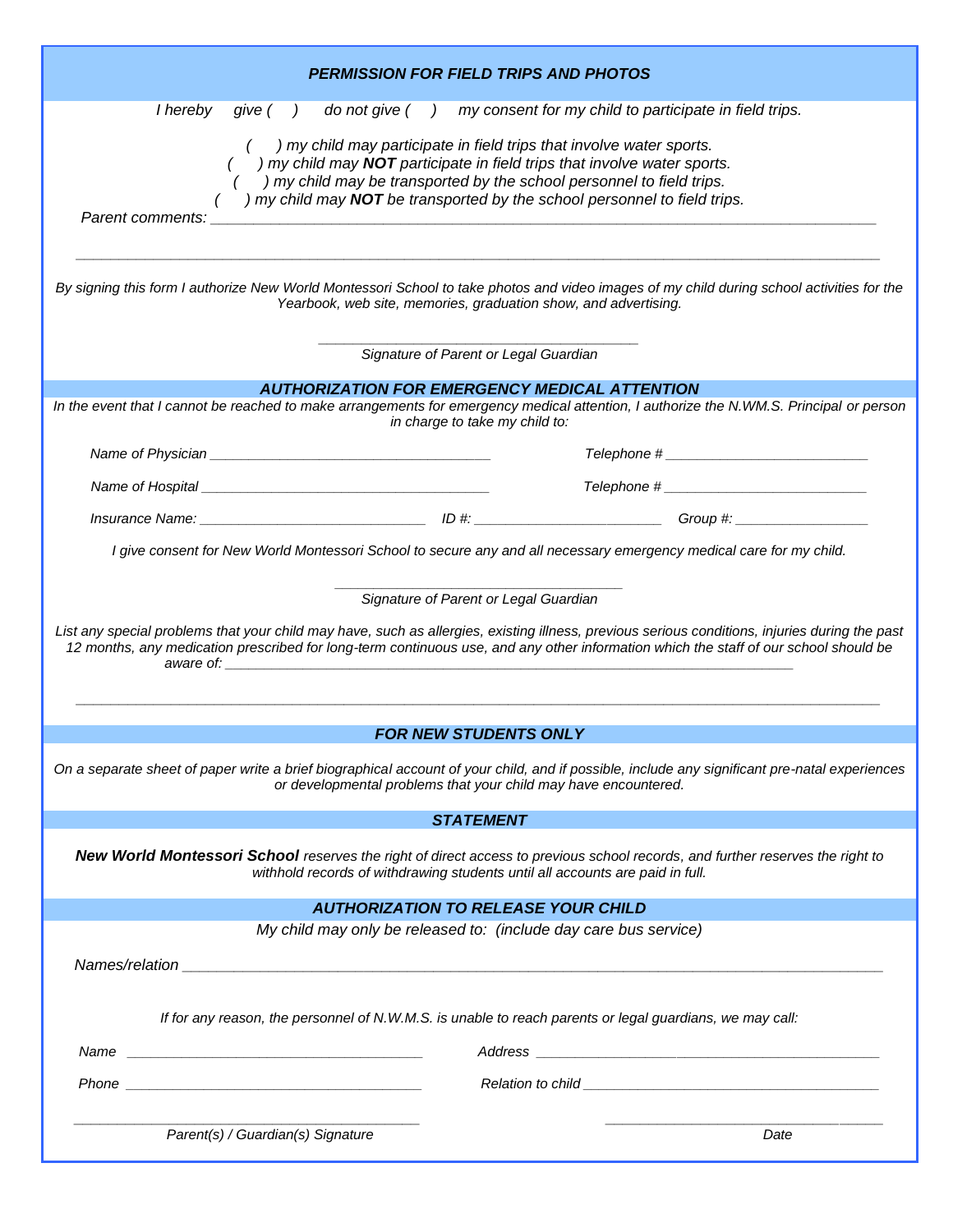#### **CHILDRENS RISK ASSESSMENT – TB Questionnaire**

**Name of Child**

#### **Organization** *NEW WORLD MONTESSORI SCHOOL* **Date**

TB Questionnaire

Tuberculosis (TB) is a disease caused by TB germs and is transmitted by an adult with active TB pneumonia. It is spread to another person by coughing or sneezing TB germs into the air. The child may breathe in these germs.

Adult who have active TB disease usually have many of the following symptoms: cough for more than two weeks duration, loss of appetite, weight loss of ten or more pounds over a short period of time, fever, chills and night sweats.

A person can have TB germs in their body but not have active TB disease (this is called latent TB infection or LTB)

Tuberculosis is preventable and treatable. TB skin testing (often called the PPD or Mantoux test) is used to see if you child has been infected with TB terms. No vaccine is available to use in the United States to prevent tuberculosis. The skin test is not a vaccination against TB.

We need your help to find out if your child has been exposed to tuberculosis.

|                                                                                                                                                                                                           | YES | NO |
|-----------------------------------------------------------------------------------------------------------------------------------------------------------------------------------------------------------|-----|----|
| TB can cause fever of long duration, unexplained weight loss,                                                                                                                                             |     |    |
| a bad cough (lasting over two weeks), or coughing up blood.<br>As far as you know;                                                                                                                        |     |    |
| Has your child been around any adult with these symptoms or problems?<br>Has your child had any of these symptoms or problems?<br>Has your child been around anyone sick with TB?                         |     |    |
| Was your child born in or has your child traveled to Mexico or any<br>other country in Latin America, the Caribbean, Africa or Asia for<br>longer than 3 weeks?                                           |     |    |
| If so, which country/countries?                                                                                                                                                                           |     |    |
| To your knowledge, has your child spent time with anyone who is/has<br>been an intravenous (IV) drug user, HIV-infected, in jail or prison or<br>recently came to the United States from another country? |     |    |

| Has your child been recently tested for TB? Yes___ (If yes, specify date___/ __/ __) No ___   |  |
|-----------------------------------------------------------------------------------------------|--|
| Has your child even had a positive TB skin test? Yes___ (If yes, specify date __/__/__) No___ |  |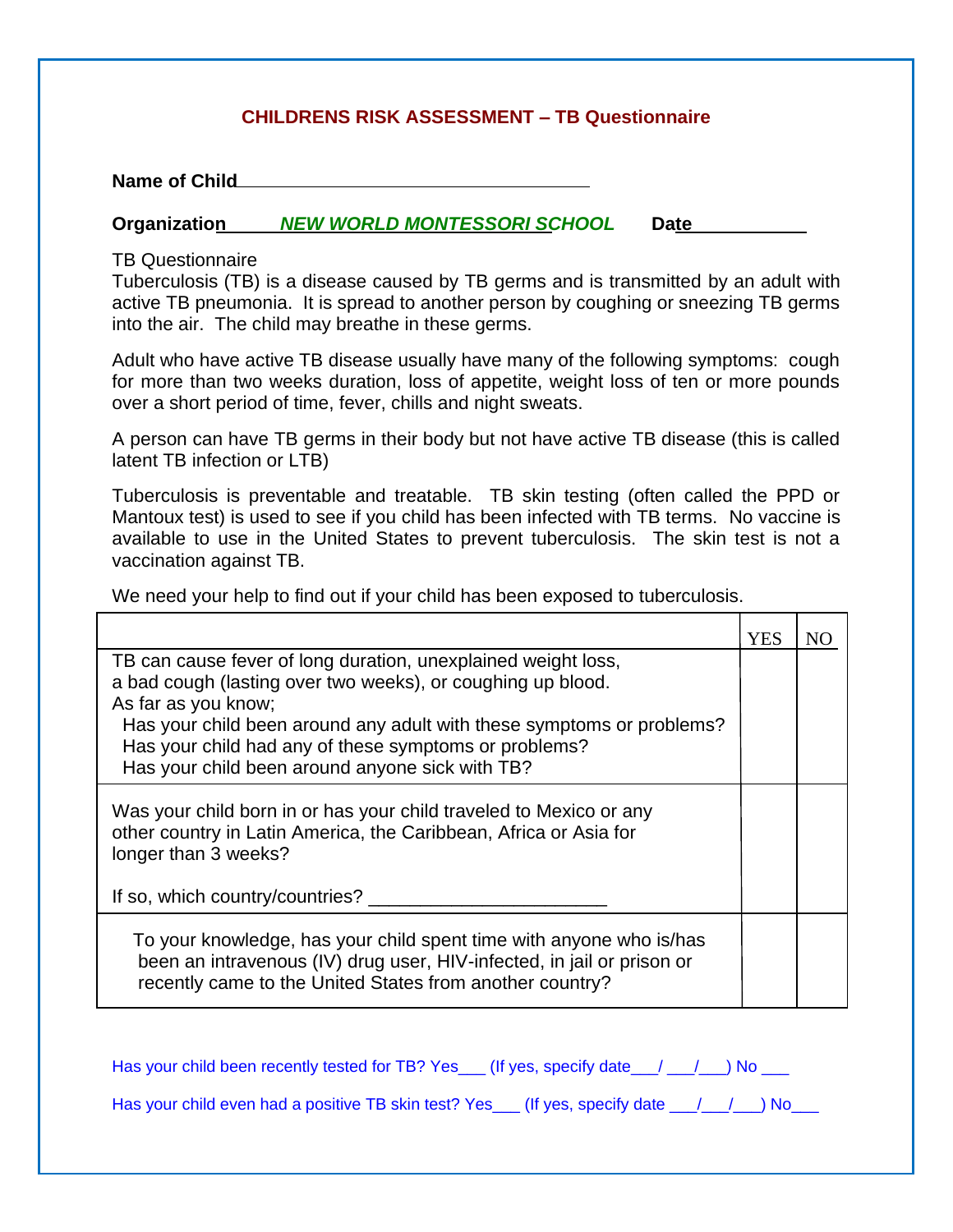|                                     | <b>New World Montessori School</b>                                                                                                                                                                                     |                                    |                                                      |
|-------------------------------------|------------------------------------------------------------------------------------------------------------------------------------------------------------------------------------------------------------------------|------------------------------------|------------------------------------------------------|
|                                     | 3510 N. Yarbrough                                                                                                                                                                                                      |                                    |                                                      |
|                                     | El Paso, Texas 79925                                                                                                                                                                                                   |                                    |                                                      |
| NEW WORLD                           |                                                                                                                                                                                                                        | <b>ENROLLMENT AGREEMENT</b>        |                                                      |
| "Educating The Human Potential"     |                                                                                                                                                                                                                        | Academic Year __________           |                                                      |
| <b>Total Tuition</b>                | $\Omega$ Registration Fee<br>Due w/Agreement                                                                                                                                                                           | $\Omega$ First Plan<br>Payment up- | $\Omega$ Second Plan<br>Due every 1 <sup>st</sup> of |
| \$                                  | (Non-Refundable)<br>$\frac{\text{S}}{\text{S}}$                                                                                                                                                                        | front<br>$\mathbb{S}$              | the month<br>$\mathbb{S}$                            |
|                                     | THIS AGREEMENT is entered into, by, and between New World Montessori School ("School"), and the Parent or<br>Guardian ("Parent"), whose signature appears below.                                                       |                                    |                                                      |
|                                     | The parties hereto accept the following terms and conditions governing the child enrolled at the School.                                                                                                               |                                    |                                                      |
|                                     |                                                                                                                                                                                                                        |                                    |                                                      |
| hereafter by the School.            | 2.-The Parent and child agree to follow and adhere to the policies, rules and regulations of the school as<br>currently set forth in the Parents' Handbook and such other rules and regulations as may be promulgated  |                                    |                                                      |
| in accordance with announced rates. | 3.-The Parent agrees to pay the tuition and all fees for the level in which his or her child is to be enrolled                                                                                                         |                                    |                                                      |
|                                     | 4.-The Parent understands and agrees that the child is enrolled for the entire school year, and the Parent<br>is liable for the entire year's tuition and fees upon the signing of this agreement; unless both parties |                                    |                                                      |

- is liable for the entire year's tuition and fees upon the signing of this agreement; unless both parties agree on its termination,
- 5.-The fact that the School allows tuition to be paid in two or more payments does not create a fractional Agreement or in any way relives the Parent of the responsibility for the entire year's tuition and fees. Parent further agrees that the total amount due and payable to the School shall be considered as agreed upon liquidated damages between the parties to this Agreement.
- 6.-The Parent agrees that if payment of tuition is not made in accordance with this Agreement, the School shall have the right to refuse to admit the child to class. The Parent also agrees that the School shall have the right to withhold the transcript of the child's academic records until all tuition and fees have been paid.
- 7.-The Parent further agrees that the undersigned will be responsible for all attorney's fees and reasonable costs of collection for any outstanding amounts due under this contract.
- 8.-The parent agrees that his or her son/daughter \_\_\_\_\_\_\_\_\_\_\_\_\_\_\_\_\_\_\_\_\_\_\_\_\_\_\_ may participate in all school activities, including field trips and any school sponsored trip away from the campus unless the school receives written notice to the contrary.

Dated this \_\_\_\_ day of \_\_\_\_\_\_\_\_\_\_\_\_\_\_\_\_\_\_ , \_\_\_\_\_\_\_. \_\_\_\_\_\_\_\_\_\_\_\_\_\_\_\_\_\_\_\_\_\_\_\_\_\_\_\_\_\_

Parent(s) or Guardian(s) Signature

New World Montessori School – Principal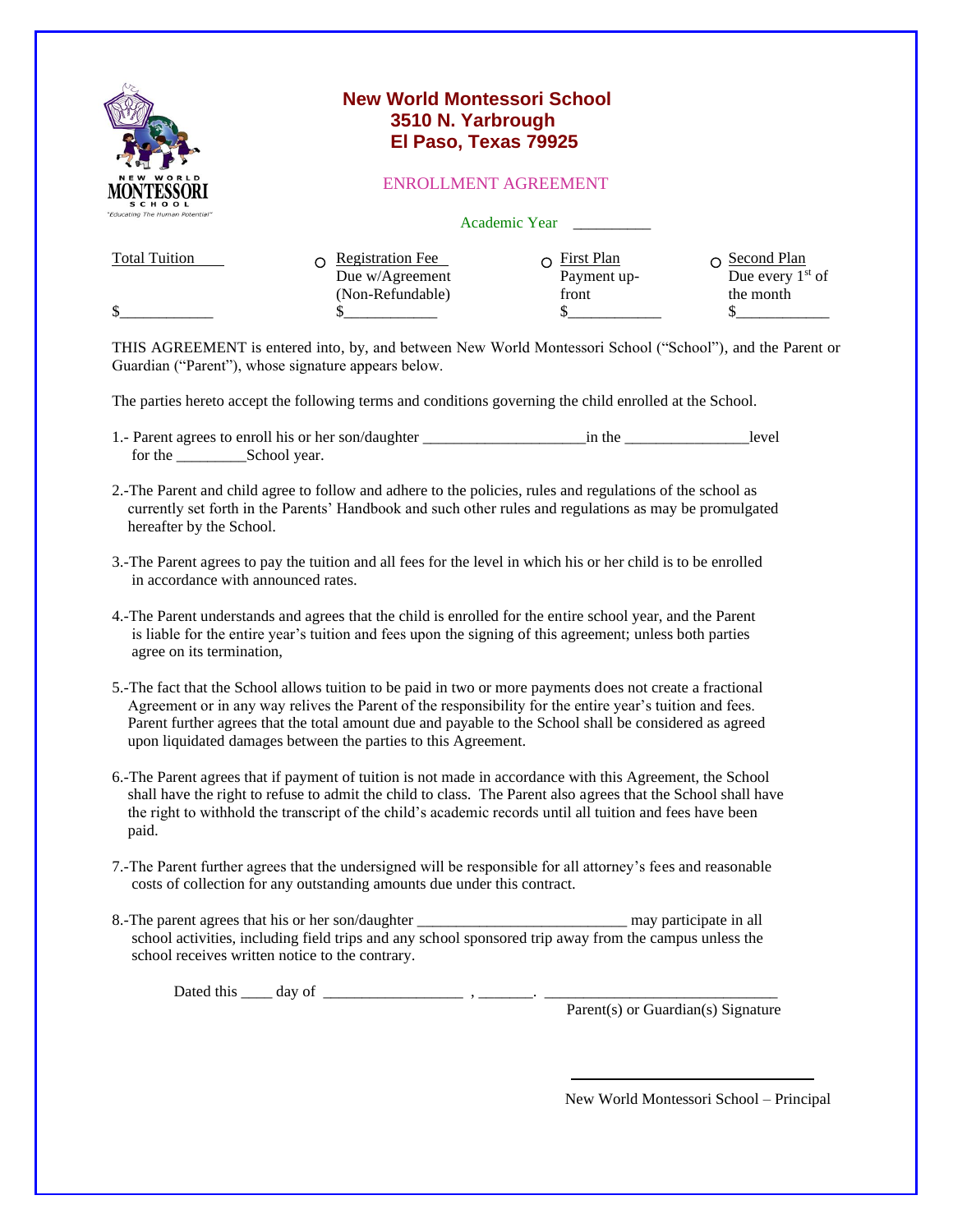

**NEW WORLD MONTESSORI SCHOOL 3510 N. Yarbrough El Paso, Texas 79925**

## **My Commitment Sheet**

- 1. To be an involved parent on behalf of my child by:
- **Doing my part** in the activities of the school so that my child will not only have wonderful memories of good times but of a parent who cared enough to be involved.
- Attending **all Montessori Seminars and Meetings** and to make my parenting responsibilities a priority.
- To follow the precepts and guidelines of the **Parent Handbook** so that my child may take full advantage of the educational opportunities at **New World Montessori School.**
- 2. To support **New World Montessori School** by:
- Contributing to the two major Fund Raiser activities and drives according to my ability. I understand that **100% participation** in this effort is **required of ALL** parents.

\_\_\_\_\_\_\_\_\_\_\_\_\_\_\_\_\_\_\_\_\_\_\_\_ \_\_\_\_\_\_\_\_\_\_\_

Parent Signature Date Date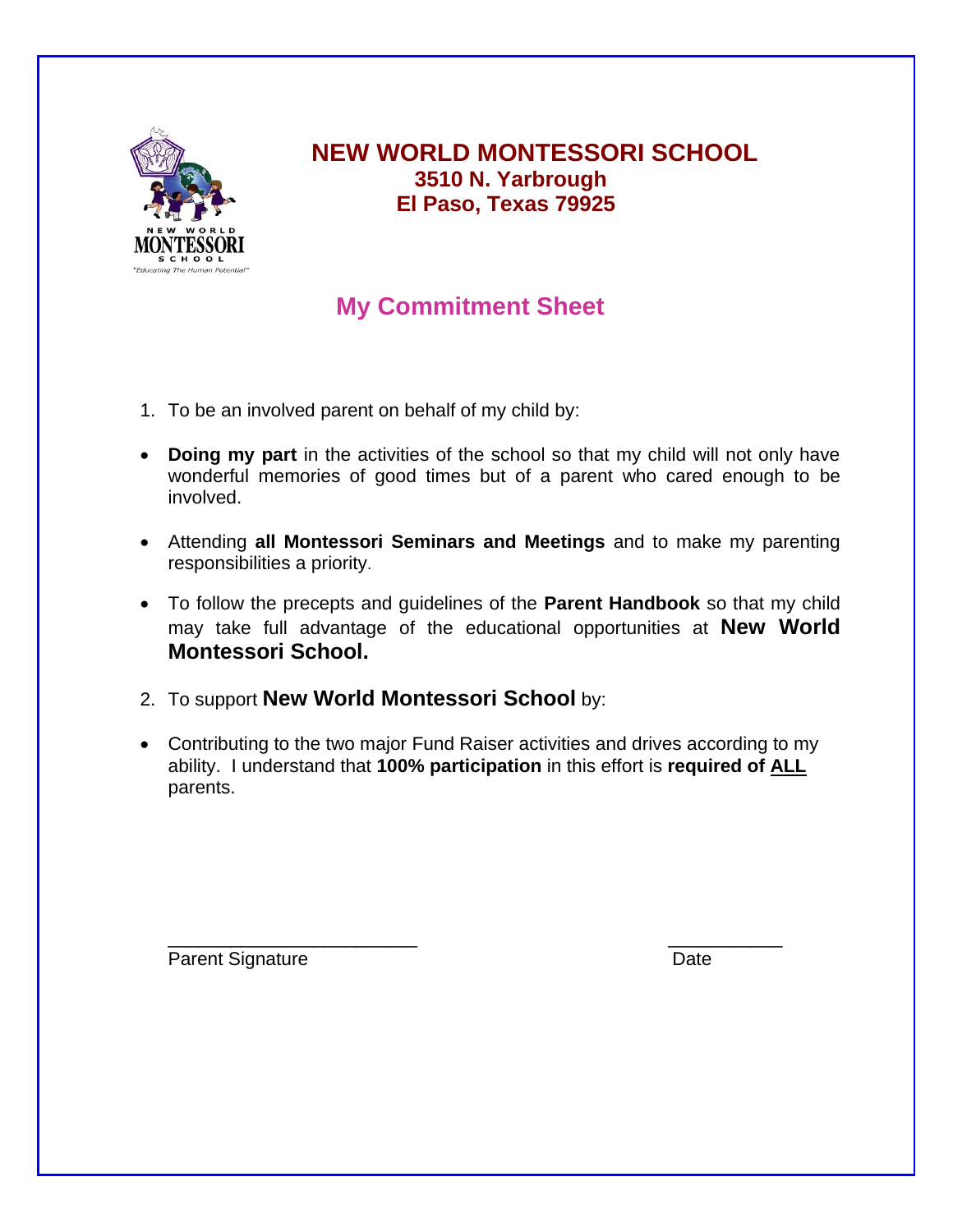

#### **MEDICAL STATEMENT**

#### **(TO BE COMPLETED BY A PHYSICIAN FOR NEW STUDENTS ONLY)**

Date of Examination: \_\_\_\_\_\_\_\_\_\_\_\_\_\_\_\_\_\_\_

\_\_\_\_\_\_\_\_\_\_\_\_\_\_\_\_\_\_\_\_\_\_ has been examined by me and found free of infectious and contagious diseases and is physically and mentally able to participate in group activities.

Any allergies or special recommendations:

Physician's Signature Address Address Telephone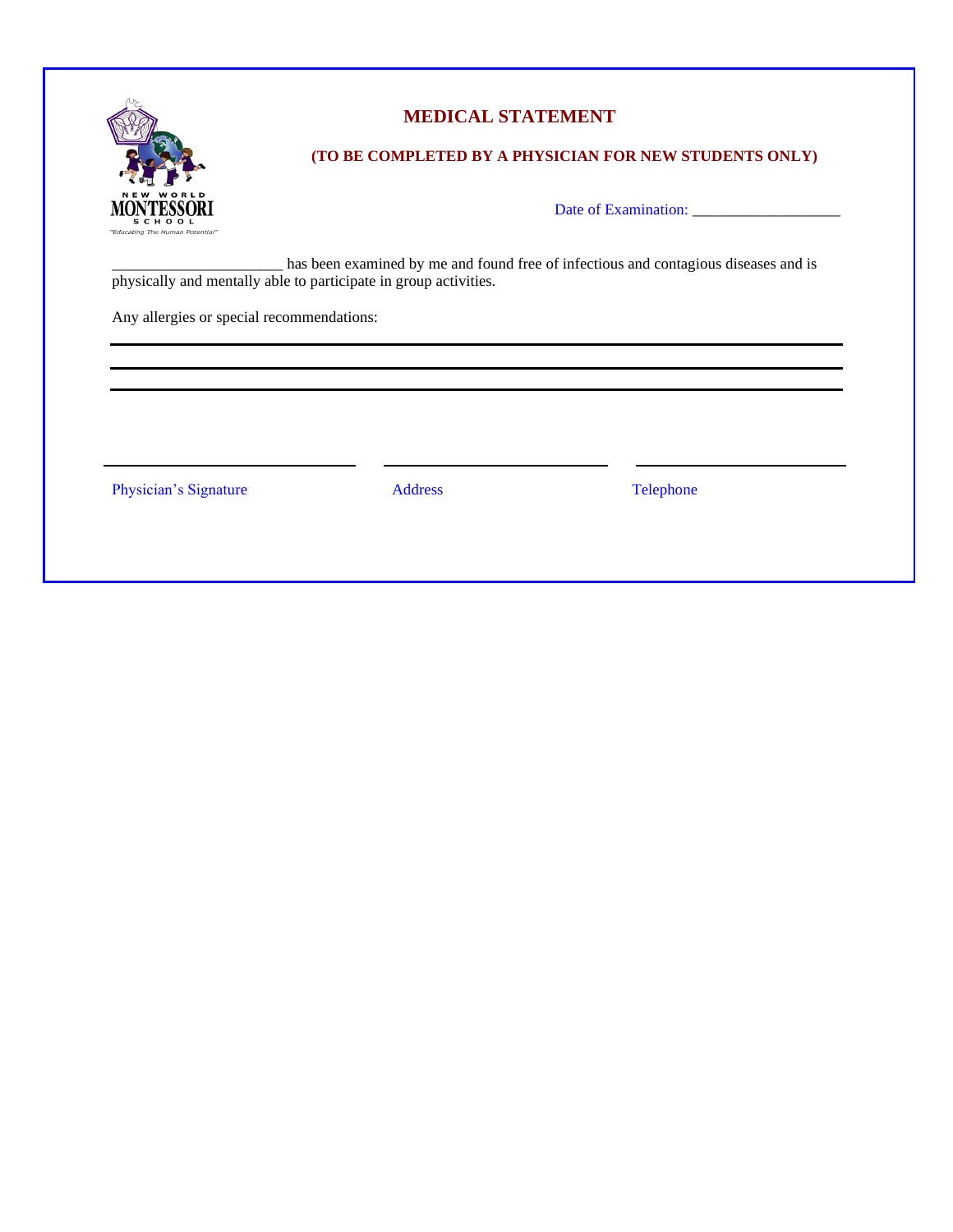

## **PARENTS' STATEMENT**

**Date of Examination: \_\_\_\_\_\_\_\_\_**

My child \_\_\_\_\_\_\_\_\_\_\_\_\_\_\_\_\_\_\_\_\_\_\_\_\_\_\_\_\_\_\_\_ has been examined within the past year by a (child's name) licensed physician and is able to participate in the N.W.M.S. program. Any allergies or special recommendations: \_\_\_\_\_\_\_\_\_\_\_\_\_\_\_\_\_\_\_\_\_\_\_\_\_\_\_\_\_\_\_\_\_\_\_\_\_\_\_\_\_\_\_\_\_\_\_\_\_\_\_\_\_\_\_\_\_\_\_\_\_\_\_\_\_\_\_\_\_ \_\_\_\_\_\_\_\_\_\_\_\_\_\_\_\_\_\_\_\_\_\_\_\_\_\_\_\_\_\_\_\_\_\_\_\_\_\_\_\_\_\_\_\_\_\_\_\_\_\_\_\_\_\_\_\_\_\_\_\_\_\_\_\_\_\_\_\_\_

\_\_\_\_\_\_\_\_\_\_\_\_\_\_\_\_\_\_\_\_\_\_\_\_\_\_\_\_\_\_\_\_\_\_\_\_\_\_\_\_\_\_\_\_\_\_\_\_\_\_\_\_\_\_\_\_\_\_\_\_\_\_\_\_\_\_\_\_\_

Parent or Guardian Signature Phone # Date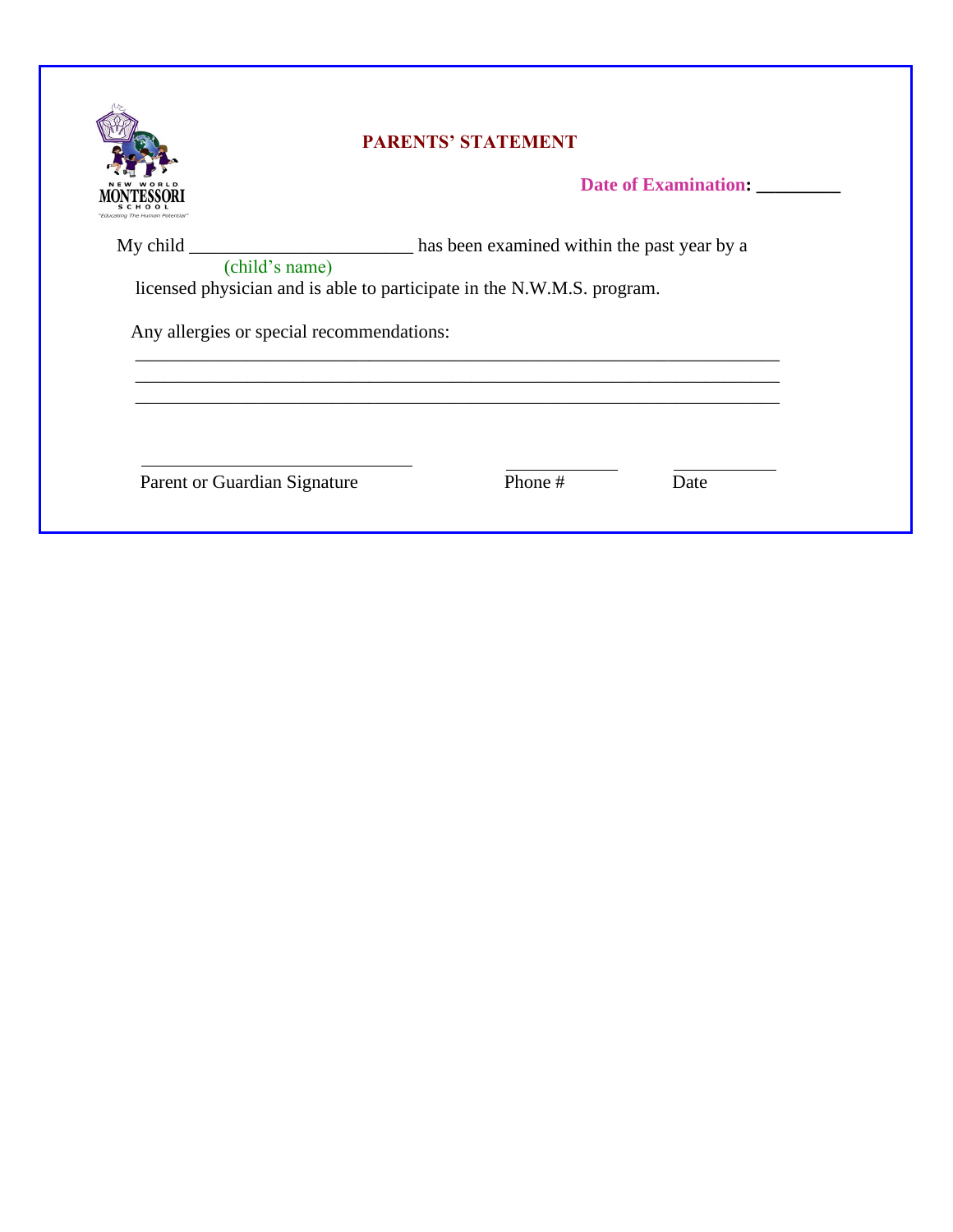

*New World Montessori School Volunteering Committees 2021 – 2022 School Year*

Being involved in your child's activities is a most rewarding experience both for parents and children alike. Thus, you are invited to participate in any of the committees for volunteering parents.

You may join as many committees as you like. Pease check the committee of your choice, complete and sign this form, and return it to the office as soon as possible. Dates for organizational meetings will be announced to all the committees through Newsletters and Monthly Calendars. Descriptions of each committee are in the back of this form.

- 1. Room Parents
- 2. Yearbook
- 3. Scholastic Book Fair
- 4. Elaboration & Restoration of School Materials
- 5. Fund Raiser Events
- 6. Field Trips Transportation and Chaperoning
- 7. Other, please specify \_\_\_\_\_\_\_\_\_\_\_\_\_\_\_\_\_\_\_\_\_\_\_\_\_\_\_\_\_\_\_\_\_\_\_\_\_

Because we are aware of your limited time, we would like to thank you in advance for your participation and cooperation!

| Student Name                                                                |
|-----------------------------------------------------------------------------|
| Classroom                                                                   |
| Parent/Guardian Name                                                        |
| Home Telephone #                                                            |
| Cell #<br><u> 1989 - Andrea Barbara, politik eta politikaria (h. 1989).</u> |
|                                                                             |
|                                                                             |

| Parent/Guardian signature_ | Date |
|----------------------------|------|
|                            |      |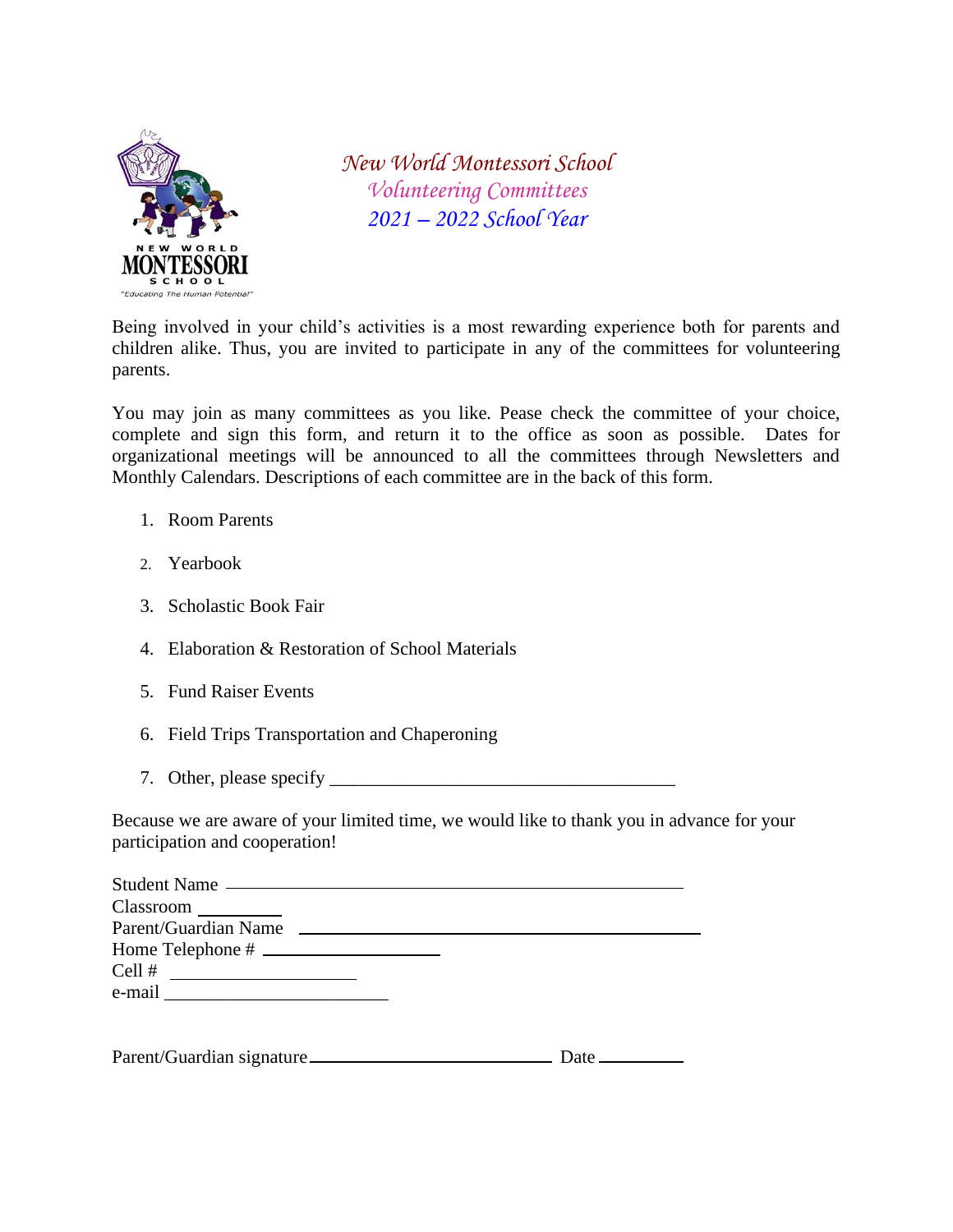### **Description and responsibilities for the Committees**

**Room Parents –** Parents who sign up for this committee will be called upon to organize school celebrations. They will assist in serving snacks during classroom meetings such as Orientation, Curriculum Seminars, etc.

Yearbook – Parents are asked to participate in the photo-taking aspect of the yearbook, as well as promoting sales. The work days are usually after school and/or on Saturdays (upon notification).

**Scholastic Book Fair** – Parents will be asked to contact, organize, and host the Scholastic Book Fair under the supervision of Mr. and Mrs. Portillo. This includes the Book Fair's closure on Family Night.

**Elaboration & Restoration of School Materials** – From time to time the teachers may ask parents in this committee to help restore the hand made materials, cut shapes, color pictures or repair other materials from the environment.

**Field Trips Transportation and Chaperoning –** This committee will assist mainly in the Lower Elementary and Upper Elementary levels. Parents signing up for this committee must be willing to transport and chaperone for the various field trips. Parents in this committee will be contacted by the front office as the occasion arises.